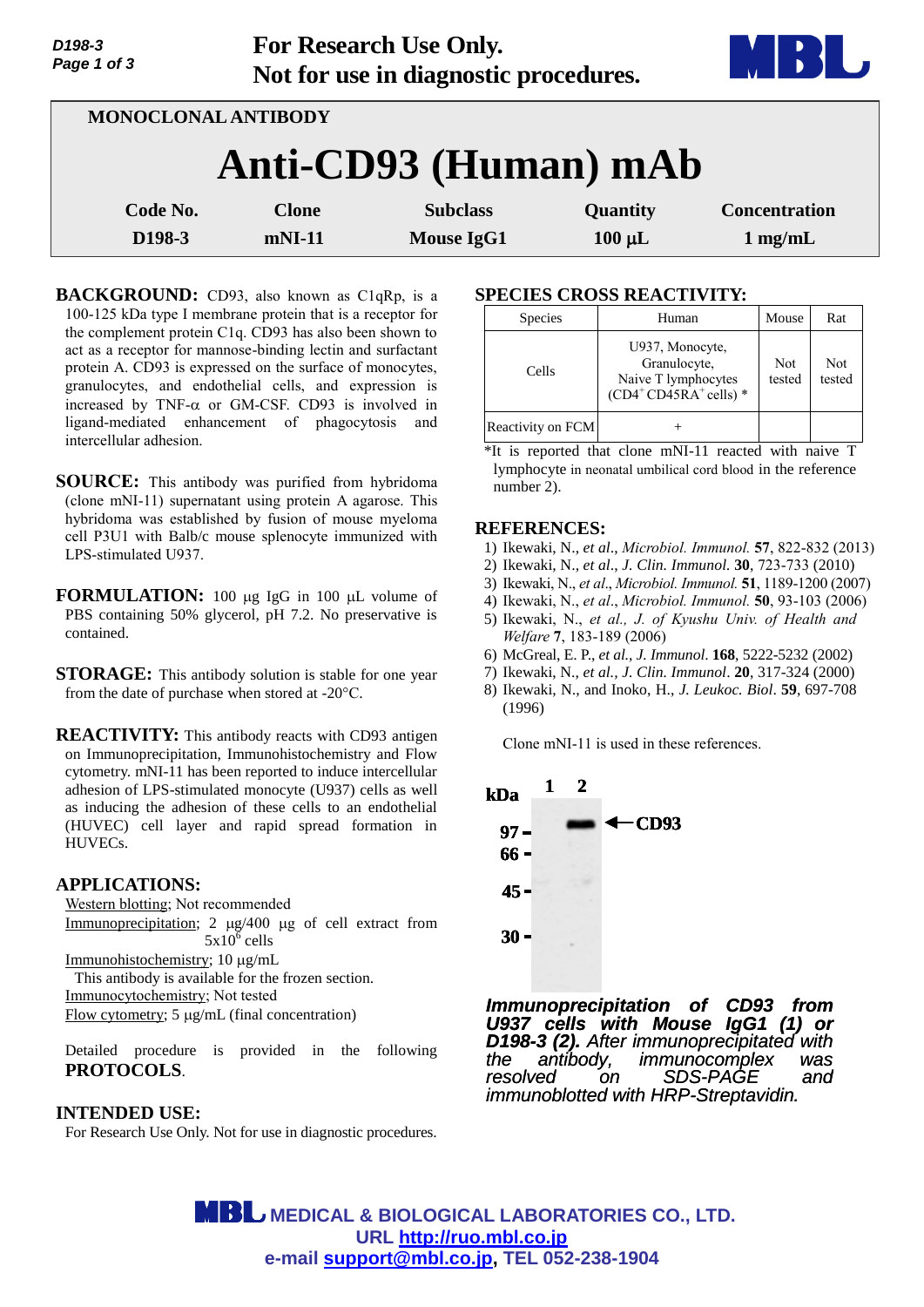# **PROTOCOLS:**

## **Immunoprecipitation**

- 1) Wash the biotin labeled U937 cells 3 times with PBS and suspend with 10 volume of cold Lysis buffer (50 mM Tris-HCl pH 7.2, 250 mM NaCl, 0.1% NP-40, 2 mM EDTA, 10% glycerol) containing appropriate protease inhibitors. Incubate it at 4°C with rotating for 30 minutes, then sonicate briefly (up to 10 seconds).
- 2) Centrifuge the tube at 12,000 x g for 10 minutes at  $4^{\circ}$ C and transfer the supernatant to another tube.
- 3) Add primary antibody as suggested in the APPLICATIONS into 400 µg of the supernatant. Mix well and incubate with gentle agitation for 30-120 minutes at 4°C. Add 30 µL of 50% protein G agarose beads resuspended in the cold Lysis buffer. Mix well and incubate with gentle agitation for 60 minutes at 4°C.
- 4) Wash the beads 3-5 times with the cold Lysis buffer (centrifuge the tube at 2,500 x g for 10 seconds).
- 5) Resuspend the beads in 20  $\mu$ L of Laemmli's sample buffer and boil the samples for 2 minutes and centrifuge. Load 10 µL of sample per lane on a 1-mm-thick SDS-polyacrylamide gel and carry out electrophoresis.
- 6) Blot the protein to a polyvinylidene difluoride (PVDF) membrane at 1 mA/cm<sup>2</sup> for 1 hour in a semi-dry transfer system (Transfer Buffer: 25 mM Tris, 190 mM glycine, 20% MeOH). See the manufacturer's manual for precise transfer procedure.
- 7) To reduce nonspecific binding, soak the membrane in 10% skimmed milk (in PBS, pH 7.2) for 1 hour at room temperature, or overnight at 4°C.
- 8) Incubate the membrane with the 1:10,000 HRP-conjugated streptavidin (MBL; code no. IM-0309) diluted with 1% skimmed milk (in PBS, pH 7.2) for 1 hour at room temperature.
- 9) Wash the membrane with PBS (5 minutes x 6 times).
- 10) Wipe excess buffer on the membrane, then incubate it with appropriate chemiluminescence reagent for 1 minute. Remove extra reagent from the membrane by dabbing with paper towel, and seal it in plastic wrap.
- 11) Expose to an X-ray film in a dark room for 5 minutes. Develop the film as usual. The condition for exposure and development may vary.

(Positive control for Immunoprecipitation; U937)



*Flow cytometric analysis of CD93 expression on U937 cells (right) and Jurkat cells (left). Open histogram indicates the reaction of isotypic control to the cells. Shaded histograms indicate the reaction of D198-3 to the cells.* 

## **Flow cytometric analysis for floating cells**

We usually use Fisher tubes or equivalents as reaction tubes for all steps described below.

- 1) Wash the cells 3 times with washing buffer [PBS containing 2% fetal calf serum (FCS) and  $0.1\%$  NaN<sub>3</sub>].
- 2) Resuspend the cells with washing buffer  $(5x10^6 \text{ cells/mL})$ .
- 3) Add 50  $\mu$ L of the cell suspension into each tube, and centrifuge at 500 x g for 1 minute at room temperature (20~25°C). Remove supernatant by careful aspiration.
- 4) Add 20  $\mu$ L of Clear Back (human Fc receptor blocking reagent, MBL; code no. MTG-001) to the cell pellet after tapping. Mix well and incubate for 5 minutes at room temperature.
- 5) Add 40  $\mu$ L of the primary antibody at the concentration of as suggested in the **APPLICATIONS** diluted in the washing buffer. Mix well and incubate for 30 minutes at room temperature.
- 6) Add 1 mL of the washing buffer followed by centrifugation at 500 x g for 1 minute at room temperature. Remove supernatant by careful aspiration.
- 7) Add 20  $\mu$ L of 1:100 [anti-IgG \(Mouse\) pAb-FITC](http://ruo.mbl.co.jp/dtl/A/238/) (MBL: code no. 238) diluted with the washing buffer. Mix well and incubate for 15 minutes at room temperature.
- 8) Add 1 mL of the washing buffer followed by centrifugation at 500 x g for 1 minute at room temperature. Remove supernatant by careful aspiration.
- 9) Resuspend the cells with  $500 \mu L$  of the washing buffer and analyze by a flow cytometer.

(Positive control for Flow cytometry; U937)



*monocytes (2) and granulocytes (3). Open histograms indicate the reaction of isotypic control to the cells. Shaded histograms indicate the reaction of D198-3 to the cells.*